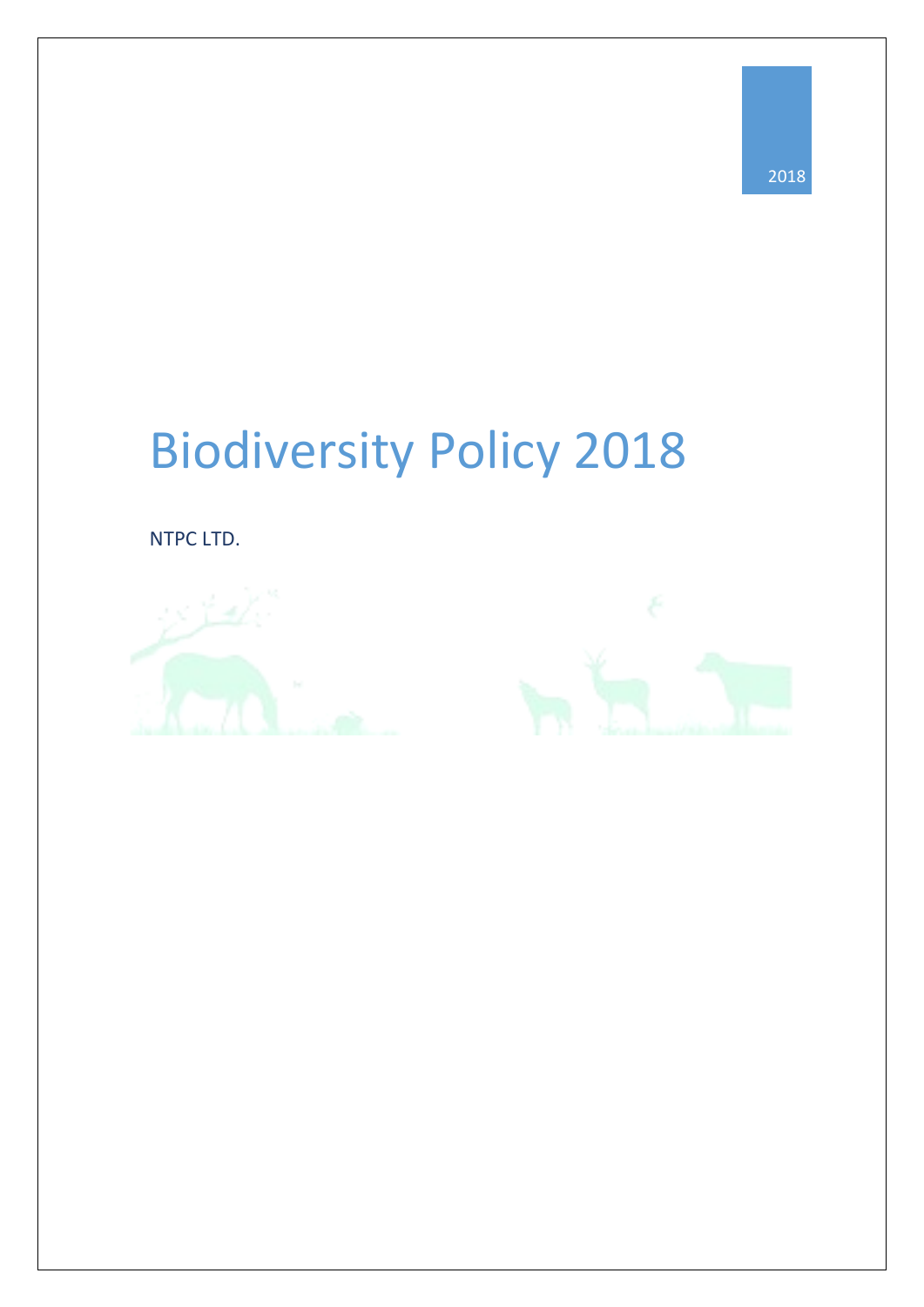

## Contents

| III. |  |
|------|--|
|      |  |
|      |  |
|      |  |
|      |  |
|      |  |
|      |  |
|      |  |



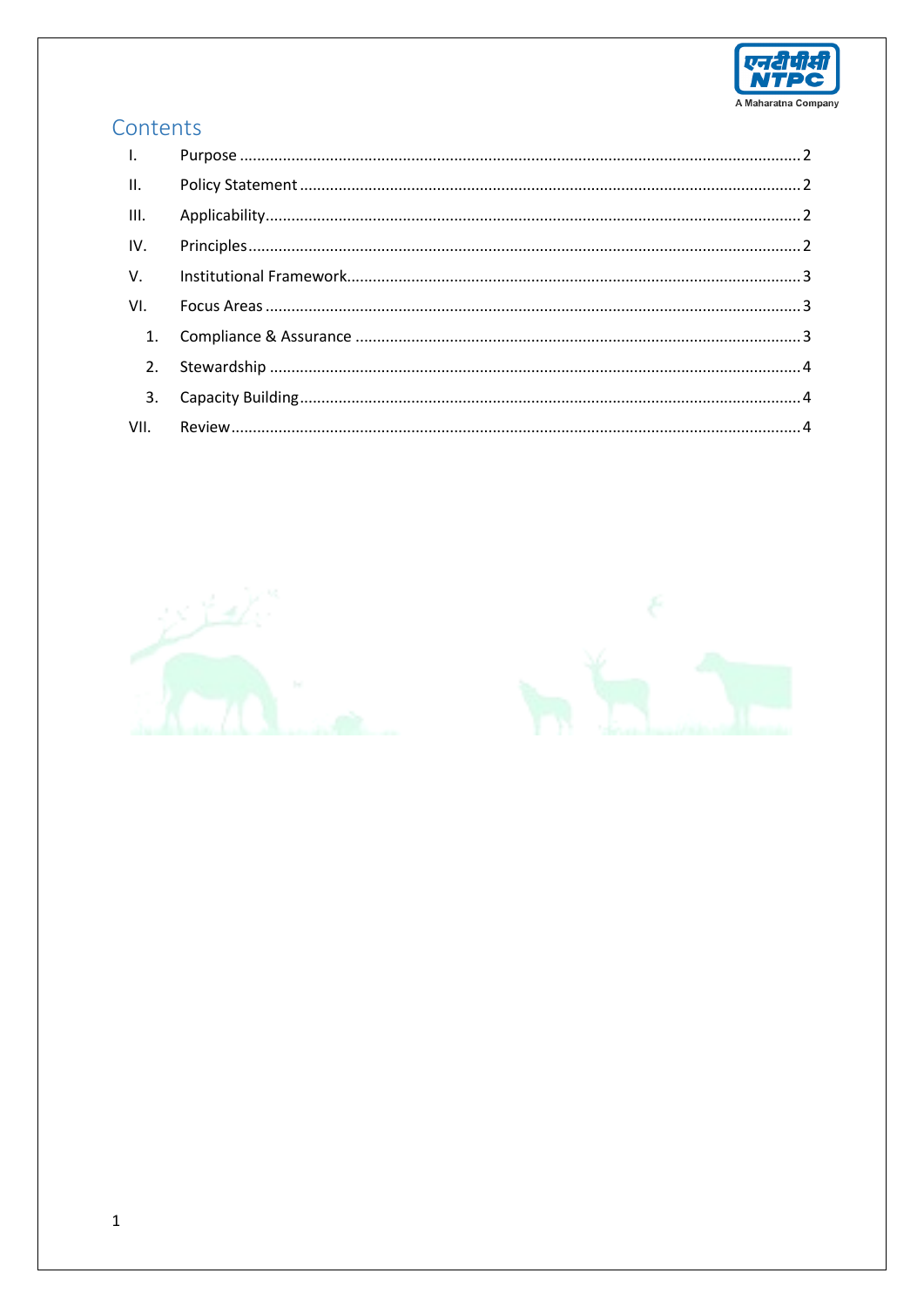

#### <span id="page-2-0"></span>I. Purpose

Biodiversity is variability among living organisms from all sources including diversity within species, between species and of ecosystems.

All phases of the life cycle of electricity generation have impact on water, air, land and the ecosystem dependent on them. Being an environmentally conscious power producer, NTPC recognizes the impacts of its constructional and operational activities on ecosystem and values its dependence on biodiversity.

Considering the strategical and tactical importance of Biodiversity, NTPC is committed towards its sustainable management. This is also in line with United Nations Convention on Biological Diversity (CBD) and National Biodiversity Action Plan (NBAP) 2008 which recommends set of actions towards biodiversity management. To have a comprehensive vision and guiding principle for conservation, restoration and enhancement of biodiversity, NTPC has developed Biodiversity Policy 2018. This policy is an integral part of our Environmental Policy 2017 and its objectives are aligned with that of environmental and sustainability policies.

#### <span id="page-2-1"></span>II. Policy Statement

To mainstream the concept of biodiversity across NTPC's value chain and adopt a precautionary approach for sustainable management of biodiversity in all decision making processes so that the earth's variety of life is ensured in and around the business units of NTPC.

#### <span id="page-2-2"></span>III. Applicability

All existing and upcoming business units of NTPC. Also, each employee is a partner in implementing the policy.

#### <span id="page-2-3"></span>IV. Principles

This policy is guided by following five principles:

- 1. Consideration of biodiversity in all business decision right from planning to operations and closure of sites;
- 2. Minimization of adverse impacts on biodiversity through right combination of best industry practices and state of art technologies;
- 3. Biodiversity goals are not limited to statutory and regulatory compliances but are aimed at the continual improvement of the biodiversity;
- 4. Provision of accountability for all locations and creating systems to respond to any aberration;
- 5. Capacity building through inclusiveness and regular knowledge sharing on biodiversity with concerned stakeholders;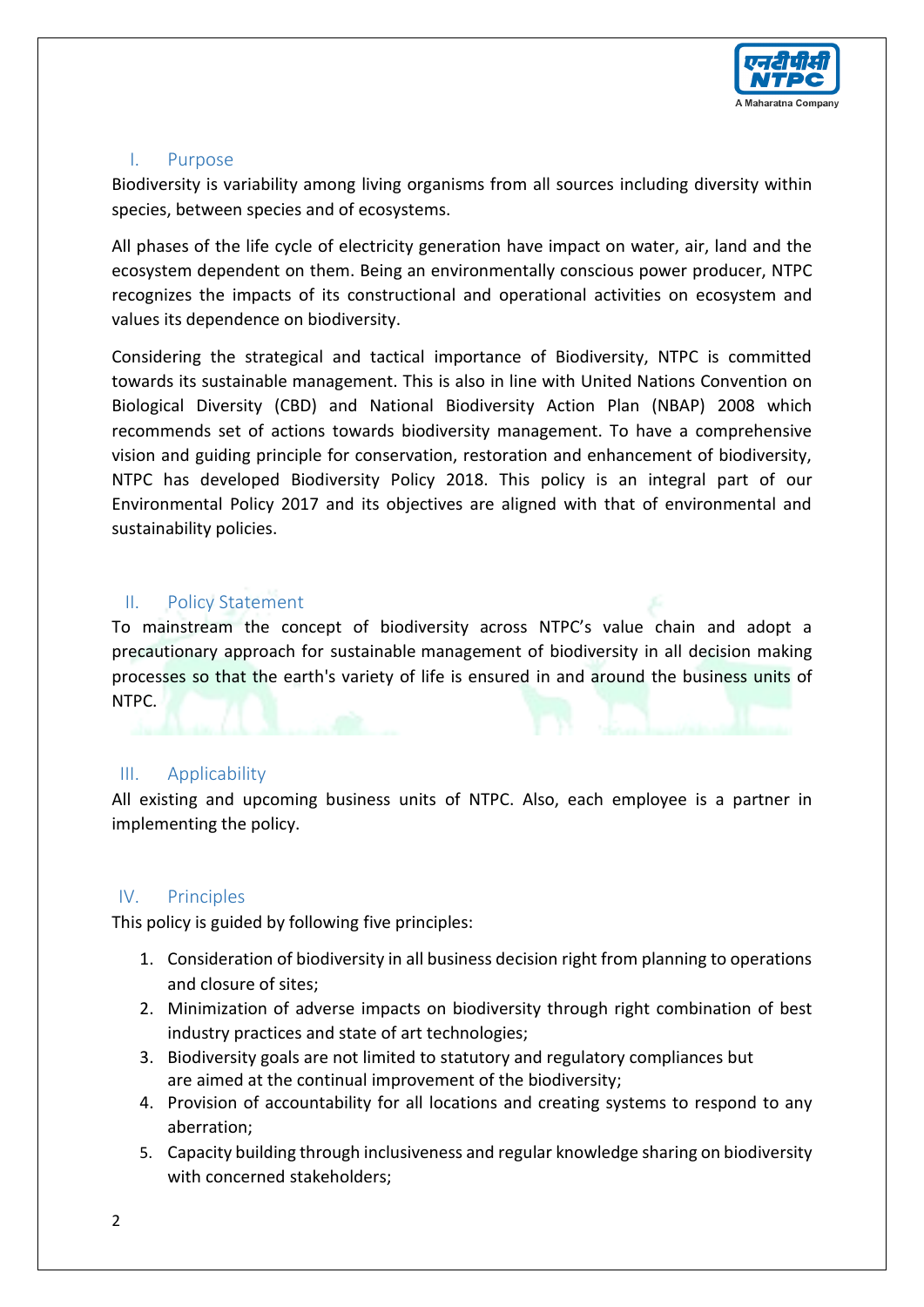

### <span id="page-3-0"></span>V. Institutional Framework

NTPC follows a three-tier structure as given below for managing conservation, restoration and enhancement of Biodiversity.



This does not reflect the organisation structure but serves to indicate the accountability at various levels in the organisation.

#### <span id="page-3-1"></span>VI. Focus Areas

#### <span id="page-3-2"></span>1. Compliance & Assurance

NTPC shall

- I. Ensure legal compliances with respect to biodiversity by complying to rules and regulations related to environment, forest, wildlife, coastal zone and green cover during planning and execution of our projects;
- II. Obtain all clearances along with accounting of any futuristic requirements for both new establishments and expansions to the best of our effort;
- III. Ensure concerned functions at operating stations to comply norms through reviews, appraisals and reporting and assure relevant stakeholders;